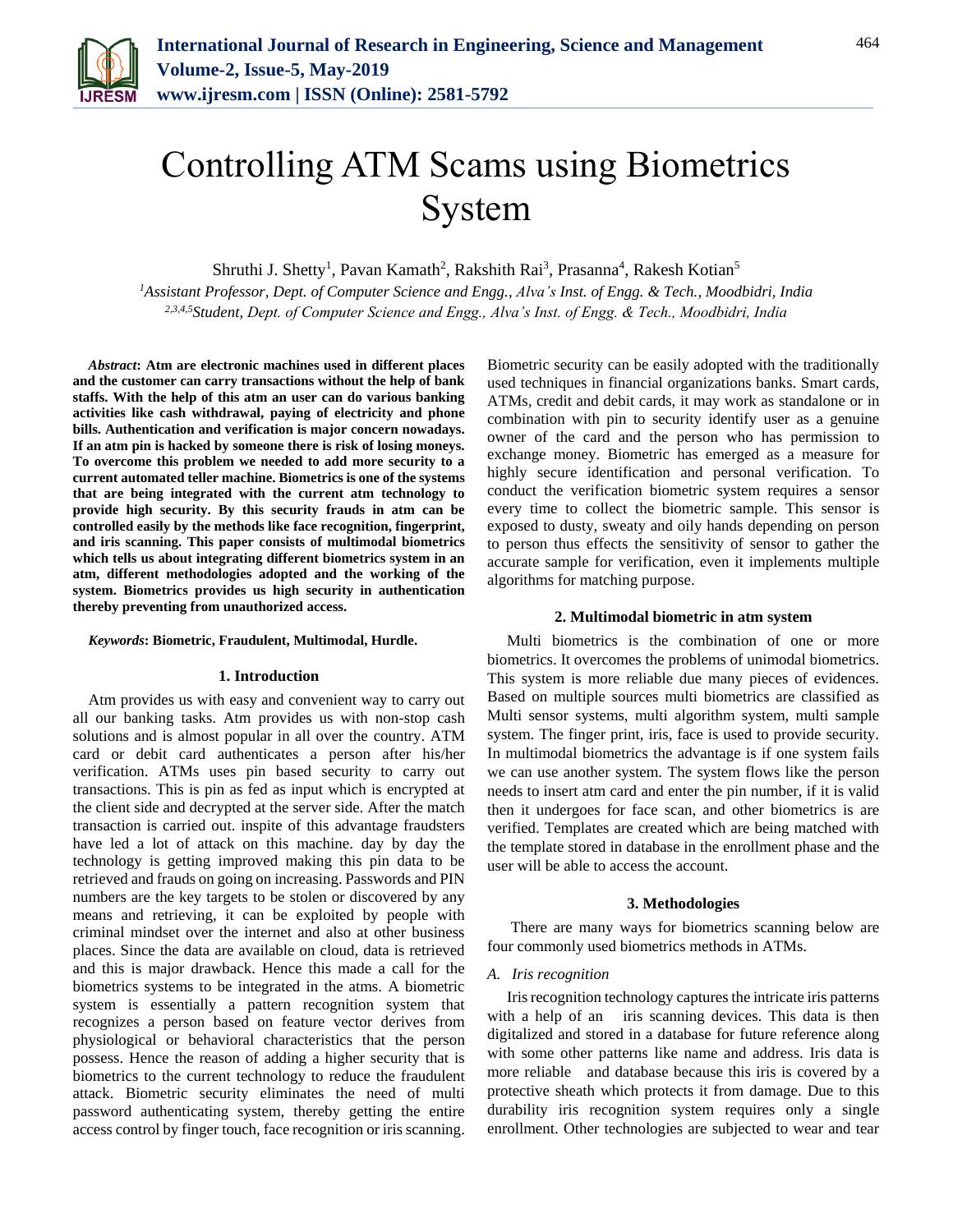

due to nature of the work environment which requires repeated enrollment.

The iris is a muscle within the eye that regulates the amount of light entering the eye by controlling the size of pupil. The system is to be composed of a number of sub-systems, which corresponds to every stage of iris recognition technique. Iris based biometric ATM's are more secure than conventional pin based ATM's because it requires biometric verification which cannot be stolen, copied or faked.

## *B. Signature recognition*

Handwritten signature authentication is based on systems for signature verification and signature identification. Whether the given signature belongs to a particular person or not is decided through a signature identification system. Whereas the signature verification system decides if a given signature belongs to a claimed person or not. Signature-based authentication can be either static or dynamic.

In the static mode (referred to as off-line), only the digital image of the signature is available. In the dynamic mode, also called "on-line", signatures are acquired by means of a graphic tablet or a pen-sensitive computer display. A signature is a biometric attribute created by a complex process originating in the signer's brain as a motor control "program", implemented through the neuromuscular system and left on the writing surface by a handwriting device. Consequently, signature-based identification and verification is also considered as an important authentication technique among all of the most popular biometric-based authentication methods in the area of personal identification.

# *C. Face recognition:*

Face recognition system is a one type of biometric computer application which can identify or verify a person from a digital image by comparing and analysing patterns. These biometric Systems are used in ATMs. Present facial recognition systems work with face prints and these systems can recognize 80 nodal points on a human face. Nodal points are nothing but end points used to measure variables on a person's face, which includes the length and width of the nose, cheekbone shape and the eye socket depth. Face recognition systems work by capturing data for the nodal points on a digital image of a person's face and resulting data can be stored as a face print and the person is not aware of being scanned. When the conditions are favorable, these systems use a face prints to identify accurately.

# *D. Fingerprint recognition*

Fingerprint Recognition includes taking a fingerprint image of a person and records its features like arches, whorls, and loops along with the outlines of edges, minutiae and furrows.it is one of the oldest personal identification and extensively used today. Matching of the Fingerprint can be attained in three ways, such as minutiae, correlation and ridge. To capture the fingerprints, present methods employ optical sensors that use a CMOS image sensor or CCD; solid state sensors work on the

principle of transducer technology using thermal, capacitive, piezoelectric sensors or electric field or ultrasounds sensors work on echography in which the sensor sends acoustic signals through the transmitter near the finger and captures the signals in the receiver. Scanning of the fingerprint is very stable and also reliable. It safeguards entry devices for building door locks and access of computer network is becoming more mutual. At present, a small number of banks have initiated using fingerprint readers for approval at ATMs.

## **4. Working of biometric system**

Biometrics systems work by recording and comparing characteristics as shown in Fig (1). There are two phases. First is the enrollment phase second is the verification phase. In enrollment phase, that is when an individual uses biometric system initially the individual identifying features are enrolled as a reference for future comparison and this reference is stored in a database. The verification phase involves these steps:

- *Collection of data:* This is the first step where a user encounters a physical contact with sensing device data is presented to the captured device.
- *Pre-processing:* In this step there is Enhancing of the quality of the captured biometric data. The removal of noise and distortion takes place.
- *Feature extraction:* In this stage the biometric data is recorded, the preprocessed data is reprocessed and with limited size.
- *Creation of Template:* Template is a model that is created for comparison. This template is relayed for matching algorithm.
- *Matching:* This is the final stage which involves the implementation of comparison algorithms. Template stored is matched with the collected sample that is in the database to grant or deny access.



Fig. 1. Block diagram of working of biometrics system

# **5. Conclusion**

The use of biometrics as password has made atm transaction system more reliable and secured. Moreover, the system is built on embedded technology which makes it user friendly and secure. Biometrics security system has revolutionized the people general perceive security. The only hurdle is that the people must accept theses biometric system. Biometric system